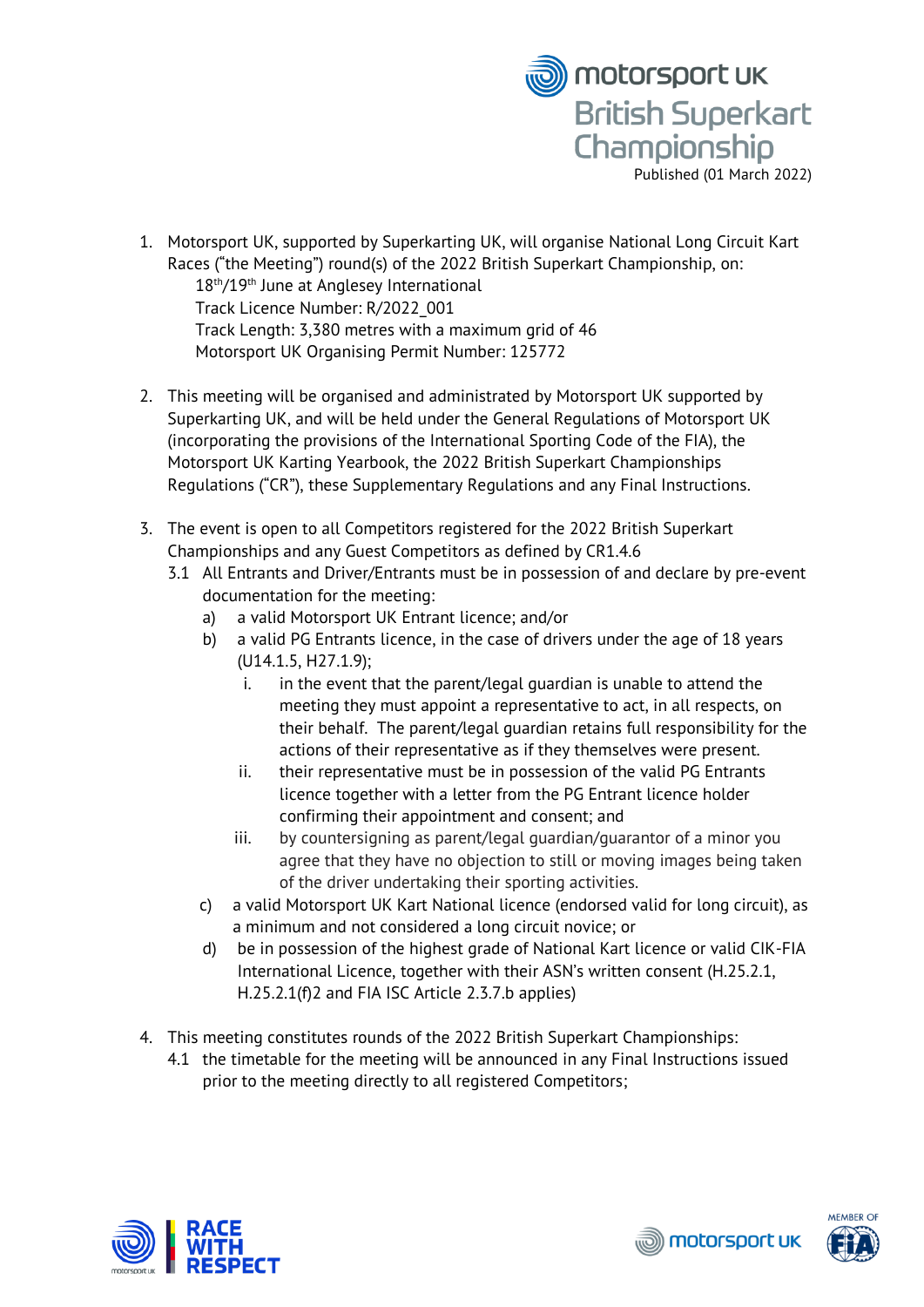- 4.2 Scrutineering times will be included in the Final Instructions:
	- a) it is imperative that Competitors adhere to any times allocated to avoid undue delays. If any Competitor fails to provide their pre-event documentation and declarations or complete scrutineering in the allotted time they may be reported to the Race Director/Clerk of the Course and/or Stewards of the Meeting who may impose a penalty;
	- b) if it is anticipated that you will be unable to make the allotted times, for exceptional and valid reasons, please advise the Championship Co-ordinator who, following liaison with the Race Director, may make alternative arrangements. If this is not possible 5.2a) applies.
- 5. Meeting Format

Two Day Meetings: Day 1 - Free Practice (if any), Timed Oualification, Race 1 Day 2 - Race 2 and Race 3

- 5.1 Grid positions will be determined by Timed Qualifying as prescribed in the CR3.5.
- 6. Judges of Fact

The nominated Officials are Judges of Fact in respect of the following:

- a) For vehicle eligibility, the Eligibility Scrutineer/Technical Commissioner;
- b) For noise readings, the Environmental Scrutineer;
- c) For number of laps completed, the Chief Timekeeper;
- d) For first across the finish line, the Chief Timekeeper;
- e) For race starts the Starter and Assistant Starter; and
- f) For track limits, the Race Director, Clerk of the Course and appointed observers.
- 7. Awards

Trophies will be presented per meeting to the highest 3 drivers classified in the meeting classification.

- 8. Entries
	- 8.1 The Championship Meeting entry fee is £350, per driver, per class per meeting  $(NAT)$ exempt) (CR 3.1.4. applies).
	- 8.2 Entries must be submitted through the online entry system via the British [Superkart Championships website;](https://www.trakentries.co.uk/clubcloner/RacerAdd.asp?MembershipID=1112&h=3039d5bb042e5895c1c64eb7ec07f886&c=95)
		- a) entries must be accompanied with the correct fee;
		- b) it is the Competitors responsibility to ensure the entry is submitted on time and all required details are completed. Entry to the event may be refused if details are not complete and/or the fee not received;
		- c) entries for the Meeting opens on  $1<sup>st</sup>$  March 2022 and closes at noon 7 days prior to the Meeting;
		- d) acceptance of entry will be provided once the Organiser has validated the race number; and
		- e) in the event of an entry being accepted following the closing date (CR8.2(d)) will be subjected to a late entry fee of £50.





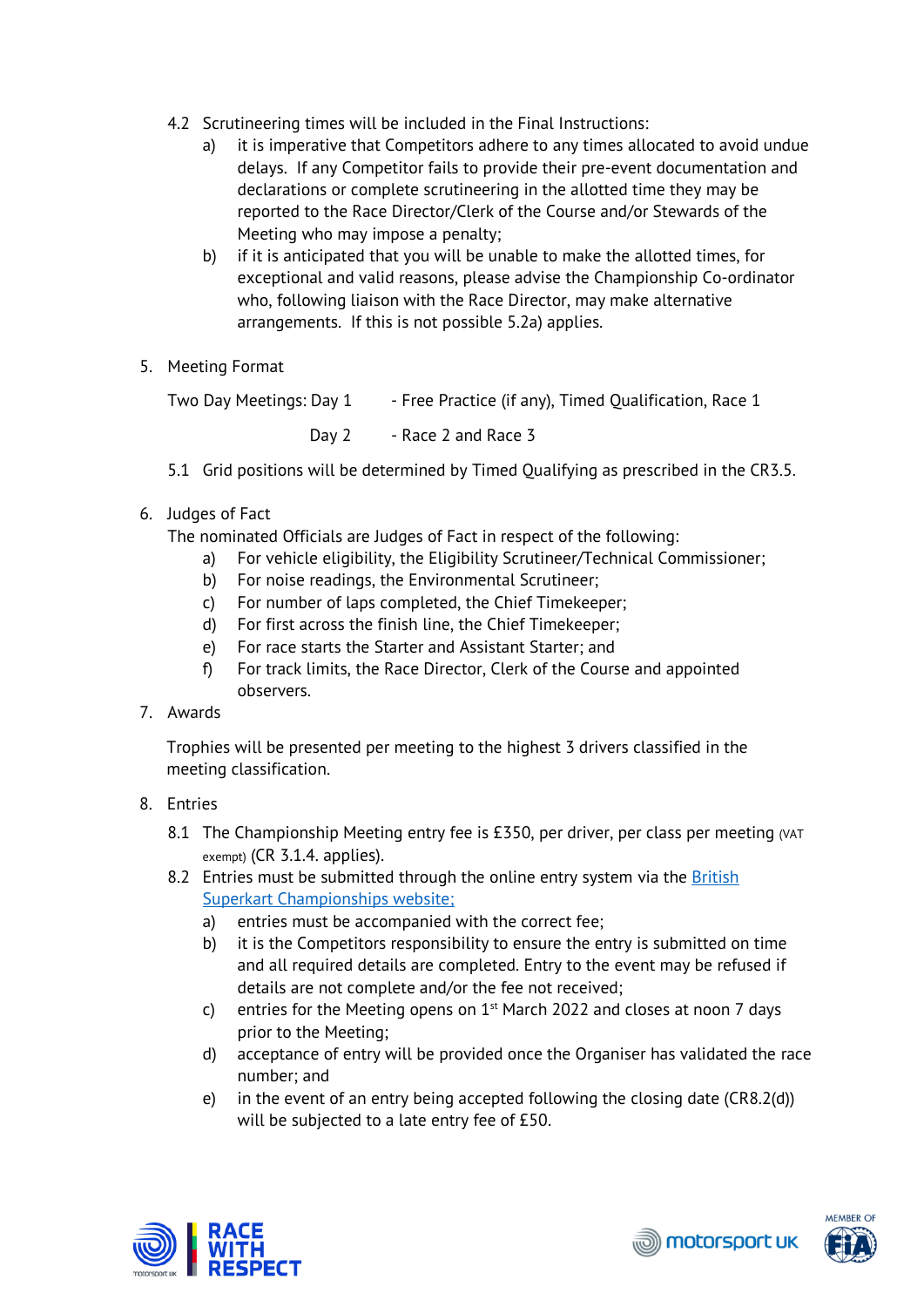## 9. Officials:

The listed officials will be present.

- 9.1 The Organisers reserve the right to change Officials when necessary, a list of Officials will be published in the Final Instructions:
	- a) Motorsport UK Steward Ian Moore
	- b) Club Stewards TBA
	- c) Race Director/Clerk of the Course Terry Bateman / Ben Edward
	- d) Chief Timekeeper TSL TBA
- 10. Provisional Results & Results:
	- 10.1 provisional results will be published as soon as possible after Timed Qualifying and each Race;
	- 10.2 they will be posted on the official (virtual) notice board and the location details will be provided in the Final Instructions. It is the Competitors responsibility to check the results once posted
- 11. Judicial:
	- 11.1 In accordance with Section C of the Motorsport UK Yearbook.
- 12. Technical
	- 12.1 All karts must comply with the 2022 Motorsport UK Yearbook and the 2022 British Superkart Championships Regulations;
	- 12.2 Competitors will be identified by their number plate and must use the number assigned following registration, as per the Championship Regulations;
	- 12.3 Tyre regulations are as detailed CR4.4; it is the competitors' responsibility to order their tyres by the closing of entries for the meeting;
		- 12.3.1 When ordering your tyres you will need to provide your confirmed race number which will be used to validate the tyres at scrutineering.
	- 12.4 The scales and check weights provided for Competitors' use are deemed to be correct on the day;
	- 12.5 Noise is a particular concern at any venue, and noise readings will be taken during the meeting:
		- 12.5.1 any kart exceeding the class limit will be shown the mechanical flag and must leave the circuit and remain in parc ferme until permitted to leave;
		- 12.5.2 engines must not be run outside the times which will be detailed in the Final Instructions and will be specific to each circuit.
	- 12.6 Control Fuel is in operation in accordance with the Championship Regulations. It is the competitors' responsibility to order their fuel by the closing of entries for that meeting and can be ordered by email: [info@vitalequipment.co.uk](mailto:info@vitalequipment.co.uk) or the dedicated order form available on the<https://www.vitalequipment.co.uk/>



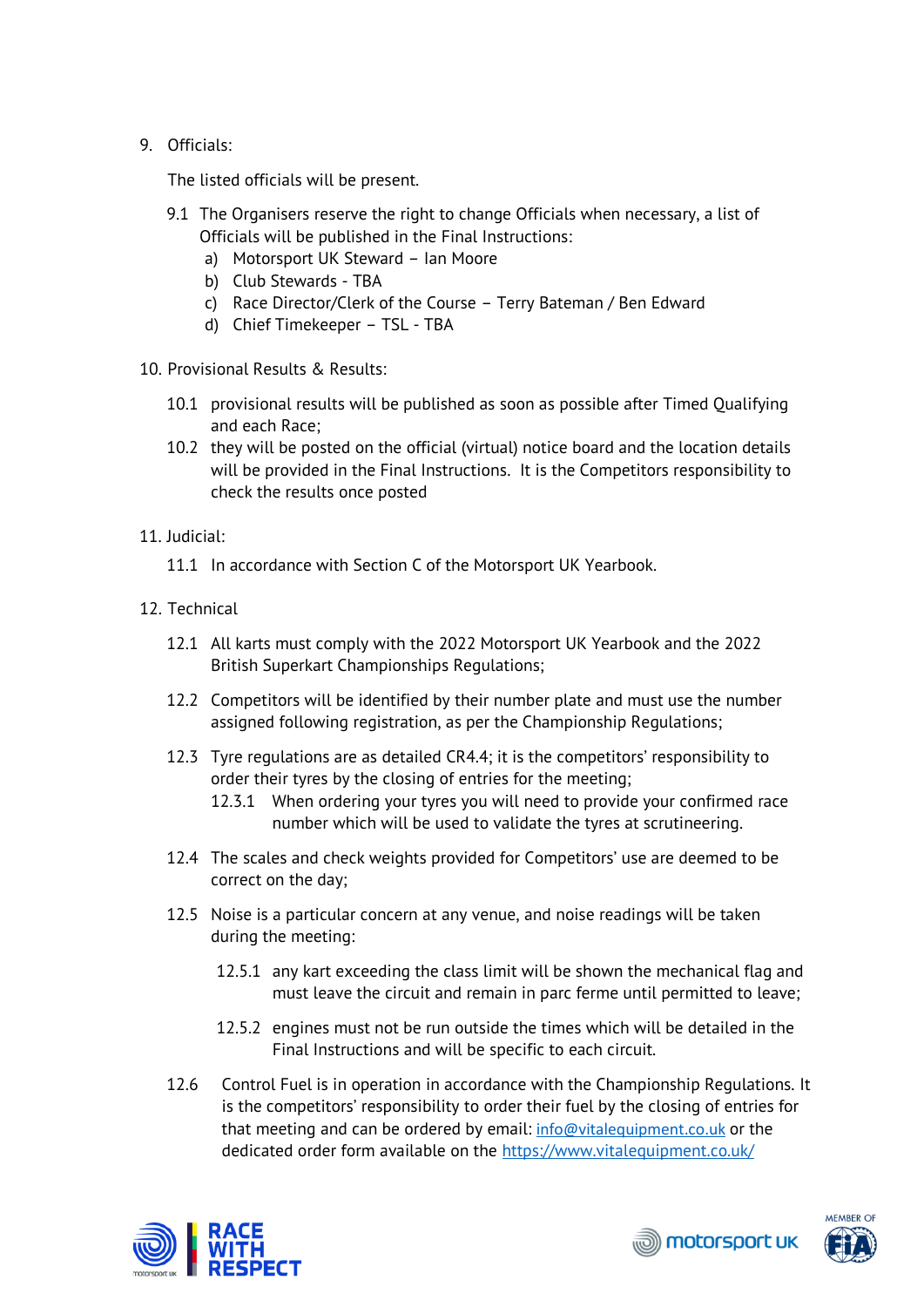- 12.6.1. The use of additives such as antifreeze in engine coolant liquid is strictly prohibited, only pure water may be used for this purpose
- 12.7 Transponders must be fitted in accordance with CR1.8
- 12.8 Fuel tank breather pipes should be fitted with a non-return valve to allow the tank to breath but stop the flow of fuel from the tank in the event of an incident.
- 12.9 The bubble shield must be retained with no more than four quick release clips. 12.9.1 The quick release clips must be removable without the use of a tool.
- 12.10 Fire extinguishers provided by teams and competitors are required to be in their pit area; 12.10.1 one extinguisher per kart to BSEN3 standard with a minimum 55B rating
- 13.Race start/stoppage will be as per the 2022 British Superkart Championships Regulations in accordance with the Motorsport UK General Regulations.

## 14 General

- 14.1 Competitors may be required to:
	- 14.1.1 display sponsors' stickers which will be provided by the Organiser on their karts and visors;
- 14.2 remove decals/stickers etc. which are considered to conflict with the Event and/or the sponsors';
- 14.3 take part in promotional activities including prize giving and any press conference; and
- 14.4 attend any scheduled briefings or other meetings called by the Officials or Organisers during the meeting.
- 14.5 Conduct.
	- 14.5.1 Competitors are responsible for any accompanying persons all of whom must honour the Respect code and the conduct obligations required by the General Regulations and must be respectful to the meeting officials.
	- 14.5.2 Motorsport UK will not tolerate its meeting officials being abused in any form and will take the strongest position if it is reported that someone has done so. Initially such instances should be reported to the Stewards of the Meeting who may impose an immediate penalty which may include eviction from the venue.
	- 14.5.3 All reports of any breach of 5.2 and/or 5.2.1 will be submitted to Motorsport UK who may take further action.